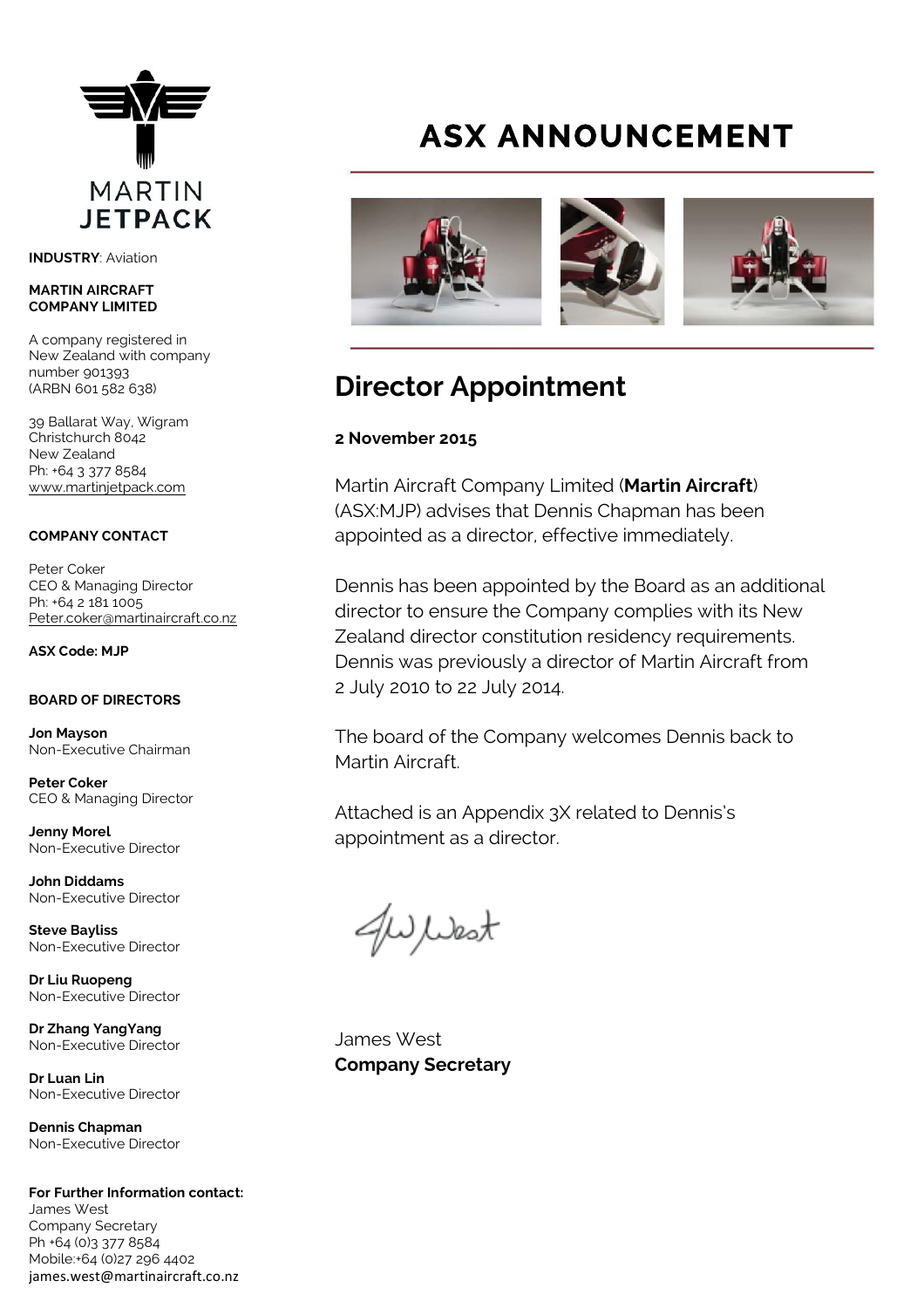

### **ABOUT THE MARTIN AIRCRAFT COMPANY LIMITED**

Martin Aircraft Company Limited (**Martin Aircraft**) is currently developing the Martin Jetpack, the world's first practical jetpack, with potential search and rescue, military, recreational and commercial applications, both manned and unmanned. The Martin Jetpack was initially conceived and developed by Glenn Martin in Dunedin in 1981. This led to the founding of Martin Aircraft Company in 1998 and the development of a Jetpack that, based on current testing, is expected to have over 30 minutes flight capability at a speed of up to 74 km/h and an altitude up to 1,000 m (3000ft).

The Martin Jetpack is a disruptive technology, much like the helicopter was when first developed, with significant capabilities and is able to be flown either by a pilot or via remote control. The Jetpack can take off and land vertically (VTOL) and because of its small dimensions, it can operate in confined spaces (such as close to or in between buildings), near trees or in confined areas that other VTOL aircraft such as helicopters cannot access.

More detailed information about Martin Aircraft and the Martin Jetpack is available at [www.martinjetpack.com](http://www.martinjetpack.com)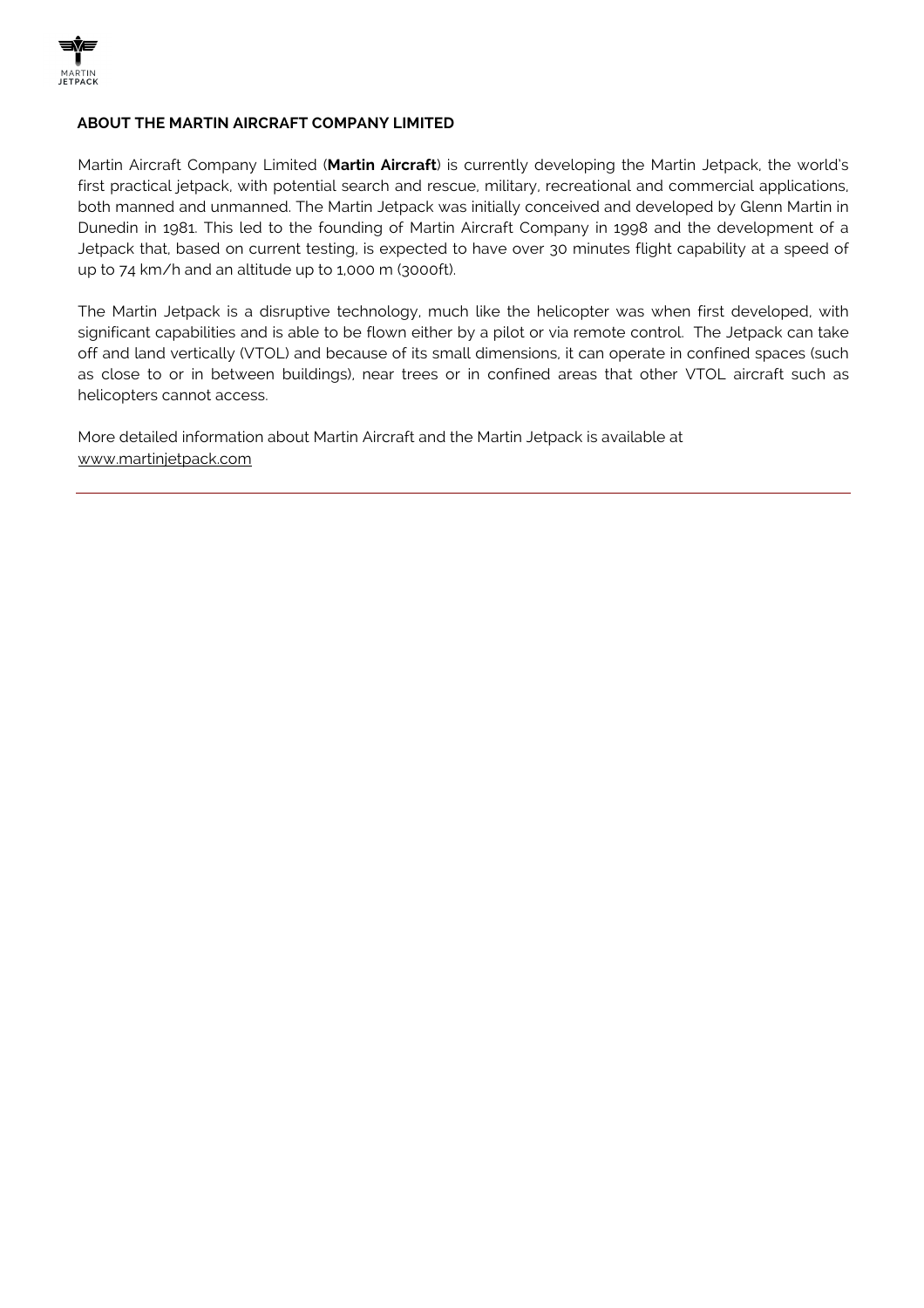*Rule 3.19A.1*

# **Appendix 3X**

### **Initial Director's Interest Notice**

*Information* or documents not available now must be given to ASX as soon as available. Information and documents given to ASX become ASX's property and may be made public.

Introduced 30/9/2001.

|             |             | Name of entity Martin Aircraft Company Limited |
|-------------|-------------|------------------------------------------------|
| <b>ARBN</b> | 601 582 638 |                                                |

We (the entity) give ASX the following information under listing rule 3.19A.1 and as agent for the director for the purposes of section 205G of the Corporations Act.

| <b>Name of Director</b> | Dennis Chapman  |
|-------------------------|-----------------|
| Date of appointment     | 2 November 2015 |

#### **Part 1 - Director's relevant interests in securities of which the director is the registered holder** *In the case of a trust, this includes interests in the trust made available by the responsible entity of the trust*

Note: In the case of a company, interests which come within paragraph (i) of the definition of "notifiable interest of a director" should be disclosed in this part.

### **Number & class of securities**

100,000 ordinary shares

<sup>+</sup> See chapter 19 for defined terms.